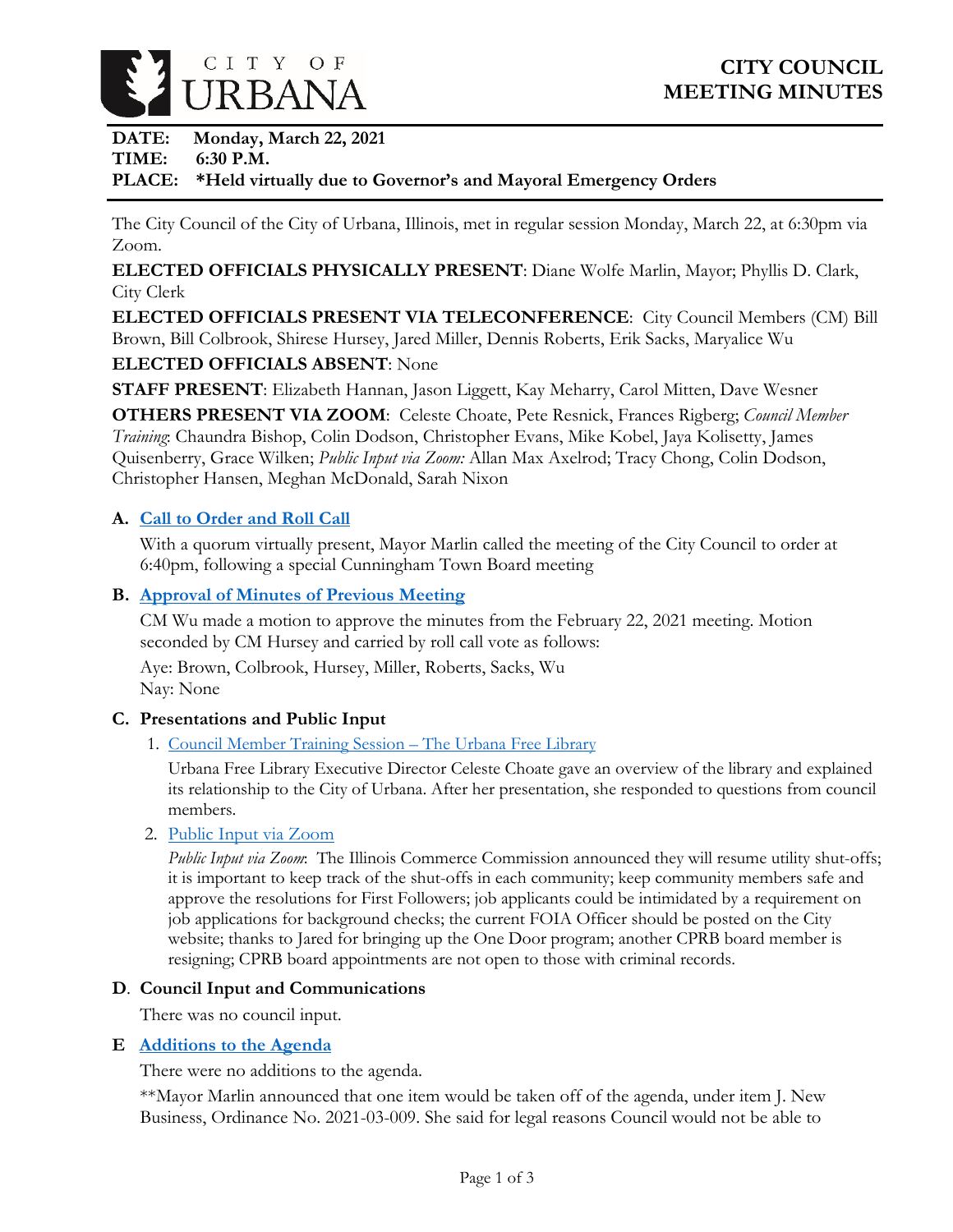reconsider at this meeting and Community Development would have to work on a way to bring it back.

#### **F**. **Unfinished Business**

There was none.

#### **G**. **Reports of Standing Committees**

#### **Committee of the Whole** – *Council Member Jared Miller*

All matters listed under the CONSENT AGENDA are considered to be routine and non-controversial by the City Council and will be enacted by one motion and roll call vote. There will be no individual discussion of these items. If discussion is desired by the Mayor, Council members, or a member of the public, the item will be removed from the Consent Agenda and discussed immediately after approval of the remaining items in the Consent Agenda

#### 1. **[Consent Agenda](https://www.city.urbana.il.us/Scripts/CouncilVideo/Video.asp?v=/_Video/City_Council/2021/20210322/04._Consent_Agenda.mp4)**

- a. **Resolution No. 2021-03-011R**: A Resolution Approving a City of Urbana Community Development Block Grant Program Agreement (Champaign County Health Care Consumers COVID-19 Assistance)
- b. **Resolution No. 2021-03-012R:** A Resolution Certifying a Community Housing Development Organization for the Urbana Home Consortium (First Followers PY 2020)
- c. **Resolution No. 2021-03-013R**: A Resolution Approving and Authorizing the Execution of an Urbana Home Consortium Community Housing Development Organization Agreement (First Followers CHDO Operating PY 2020)
- d. **Resolution No. 2021-03-014R**: A Resolution Approving and Authorizing the Execution of an Urbana Home Consortium Community Housing Development Organization Agreement (First Followers CHDO Developer PY 2020)
- e. **Ordinance No. 2021-03-011**: An Ordinance Approving a Special Use Permit (701 E. Florida Ave. / Plan Case 2415-S-21 – Trinity Lutheran Church)
- f. **Ordinance No. 2021-03-012**: An Ordinance Amending Schedule J of Section 23-172 of the Urbana Local Traffic Code Establishing Curb Loading Zones on Certain Streets (Clark Street)

CM Miller moved to approve the Consent Agenda as forwarded from Committee. Motion seconded by CM Wu and carried by roll call vote as follows:

Aye: Brown, Colbrook, Hursey, Miller, Roberts, Sacks, Wu Nay: None

#### 2. **Regular Agenda**

#### **H**. **Reports of Special Committees**

There were none.

#### **I**. **[Reports of Officers](https://www.city.urbana.il.us/Scripts/CouncilVideo/Video.asp?v=/_Video/City_Council/2021/20210322/05._Reports_of_Officers.mp4)**

Mayor Marlin announced that the County Board voted last week to provide short term funding to cover the shortfalls of the Regional Planning Commission that were due to audits not being completed. They are working with the county officials and the auditor and treasurer's office to finish the audit reports.

#### **J. New Business**

\*\*1. **Ordinance No. 2021-03-009**: An Ordinance Approving a Major Variance (Garage at 213 West Illinois Street / ZBA Case No. 2021-MAJ-01)

This item was removed from the agenda. See item E. Additions to the Agenda.

2. **Discussion**[: City of Urbana Use of Criminal Background Checks](https://www.city.urbana.il.us/Scripts/CouncilVideo/Video.asp?v=/_Video/City_Council/2021/20210322/06._Use_of_Criminal_Background_Checks.mp4)